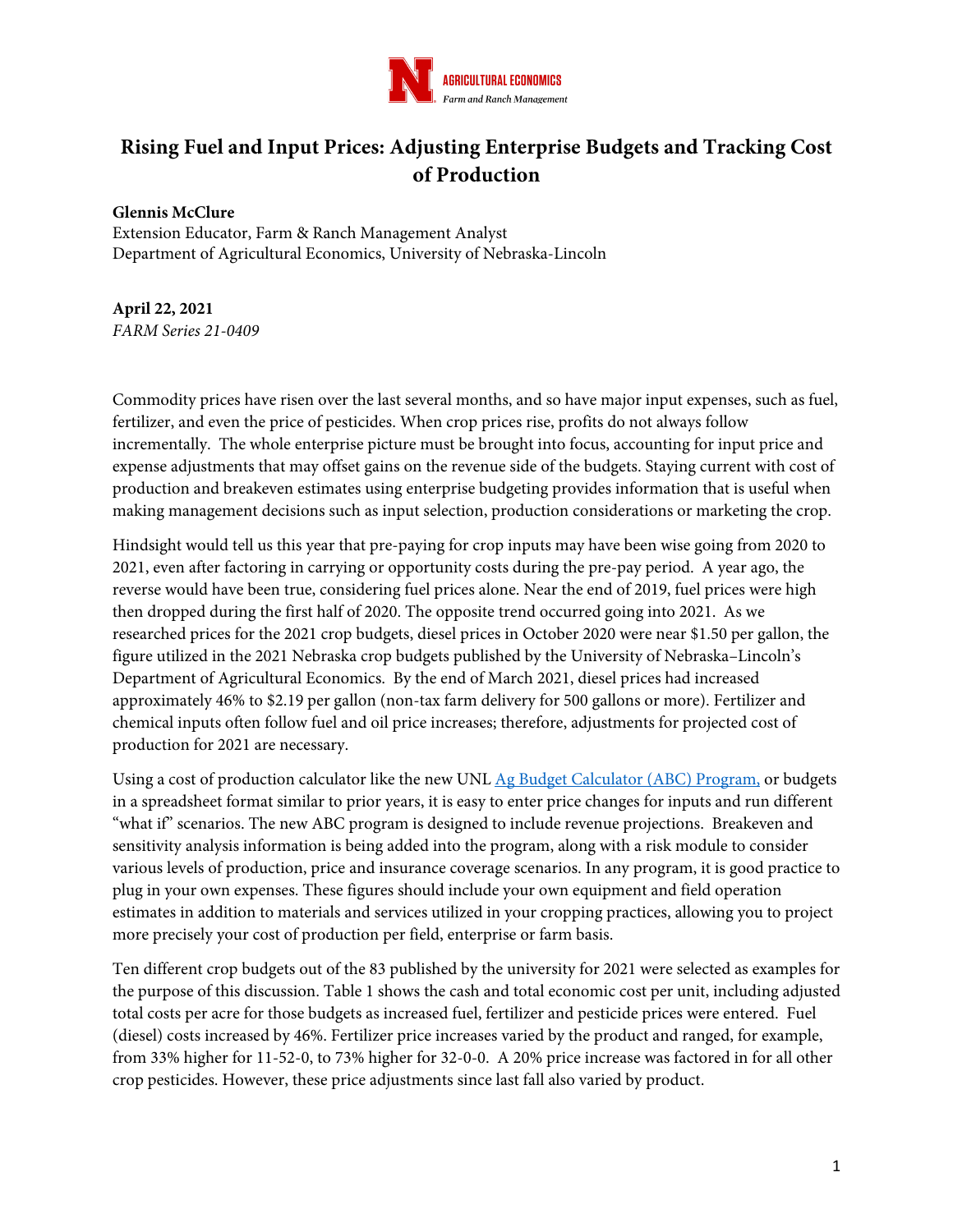

While analyzing cost changes on a percentage basis and comparing corn and soybeans budgets, the increased fuel, fertilizer, and pesticide costs have the greatest impact on the cost of production for corn. The two soybean budget examples both reflect an increase in cash costs by 6% and 4% for total economic costs per bushel when the price adjustments were made. The corn budgets indicate a 9% to 16% increase in cash costs per bushel and ranged from 6% to 11% higher in total economic costs per bushel when the same input costs were factored into the budgets. The primary difference between the enterprises comes from using minimal fertilizer inputs in soybean budgets. Figure 1 shows cash costs and total costs per acre before and after the price increases were added for fuel, fertilizer and pesticides. Two Nebraska dryland corn budgets are shown, along with one dryland soybean budget and two irrigated corn budgets, with one irrigated soybean budget shown for sample comparisons.

Enterprise budgeting should be done annually utilizing a budgeting system that allows for ease in adjusting projected expenses and revenue up or down as the production season progresses. Budgets are prepared for planning purposes and should provide relevant economic information to help producers make management decisions. The University of Nebraska-Lincoln crop and livestock budgets are created using budgeting tools that are meant as guides, allowing producers to enter their own production, cost and sales projections. Creating your own enterprise budgets, keeping projections up-to-date and knowing the cost of production for your various enterprises should be worth the time and provide great value as decisions are made throughout the year.

| 2021 UNL Crop Budget                                            |                 |         | Yield $\sqrt{ }$ Cash Cost per Unit <sup>2</sup> $\sqrt{ }$ Total Economic <sup>2</sup> Cost per Unit $\sqrt{ }$ | <b>Input Cost Increases</b>                                                                                   | Adiusted Cash Costs per Uni- | Adjusted Total Economic Costs per Acri = | Adjusted Total Economic Costs per Uni = % increase economic cost per unit = |       |
|-----------------------------------------------------------------|-----------------|---------|------------------------------------------------------------------------------------------------------------------|---------------------------------------------------------------------------------------------------------------|------------------------------|------------------------------------------|-----------------------------------------------------------------------------|-------|
| #16 Corn - Dryland, Conv Till,<br>Corn/Soybean Rotation         | 110 bu/acre     | \$2.53  | \$3.81                                                                                                           | Fuel price increase 46%, fertilizer price<br>increases (33 to 73%), + 20% pesticide price<br>increases        | \$2.77                       | \$445.97                                 | \$4.05                                                                      | 6.3%  |
| #23 Corn- Dryland, No Till.<br>Corn/Sovbean Rotation            | 145 bu/acre     | \$2.28  | \$3.19                                                                                                           | Fuel price increase 46%, fertilizer price<br>increases (33 to 73%), + 20% pesticide price<br><b>increases</b> | \$2.57                       | \$505.71                                 | \$3.49                                                                      | 9.4%  |
| #32 Corn - Elec Pivot, No Till,<br>Corn/Soybean Rotation        | 275 bu/acre     | \$1.94  | \$2.80                                                                                                           | Fuel price increase 46%, fertilizer price<br>ncreases (33 to 73%), + 20% pesticide price<br>increases         | \$2.21                       | \$843.17                                 | \$3.07                                                                      | 9.6%  |
| #36 Corn - Diesel Pivot, Conv Till,<br>Corn/Soybean Rotation    | 245 bu/acre     | \$2.16  | \$3.18                                                                                                           | Fuel price increase 46%, fertilizer price<br>increases (33 to 73%), + 20% pesticide price<br>increases        | \$2.50                       | \$863.69                                 | \$3.53                                                                      | 11.0% |
| #41 Dry Beans - Elec Pivot, Reduced<br>Till w/Cover Crop        | 27 cwt/acre     | \$15.98 | \$21.13                                                                                                          | Fuel price increase 46%, fertilizer price<br>ncreases (33 to 73%), + 20% pesticide price<br>increases         | \$17.38                      | \$608.12                                 | \$22.52                                                                     | 6.6%  |
| #46 Grain Sorghum - Drvland, No Till 135 bu/acre                |                 | \$1.87  | \$2.63                                                                                                           | Fuel price increase 46%, fertilizer price<br>increases (33 to 73%), + 20% pesticide price<br>increases        | \$2.24                       | \$405.39                                 | \$3.00                                                                      | 14.1% |
| #58 Soybeans - Dryland, No Till, after<br>Corn                  | 50 bu/acre      | \$5.66  | \$8.21                                                                                                           | Fuel price increase 46%, fertilizer price<br>increases (33 to 73%), + 20% pesticide price<br><i>increases</i> | \$6.02                       | \$428.68                                 | S8.57                                                                       | 4.4%  |
| #63 Soybeans - Diesel Irrigated, No<br><b>Till, Continuous</b>  | 64 bu/acre      | \$4.89  | \$8.35                                                                                                           | Fuel price increase 46%, fertilizer price<br>increases (33 to 73%), + 20% pesticide price<br>increases        | \$5.20                       | \$553.83                                 | \$8.65                                                                      | 3.6%  |
| #67 Sugarbeet, Gravity Irrigated (fed<br>by canal) Zone tillage | 30<br>tons/acre | \$24.47 | \$29.51                                                                                                          | Fuel price increase 46%, fertilizer price<br>increases (33 to 73%), + 20% pesticide price<br><i>increases</i> | \$26.19                      | \$936.77                                 | \$31.23                                                                     | 5.8%  |
| #75 Winter Wheat, Dryland<br>Southwest, No Till                 | 55 bu/acre      | \$3.15  | \$4.42                                                                                                           | Fuel price increase 46%, fertilizer price<br>increases (33 to 73%), + 20% pesticide price<br>increases        | \$3.65                       | \$270.64                                 | \$4.92                                                                      | 11.3% |

Table 1. Selected 2021 UNL /Nebraska Crop Budgets with Adjustments for Increased Fuel, Fertilizer, and Pesticide Prices

**Source: University of Nebraska - Lincoln 2021 Nebraska Crop Budgets at** 

### **https://cropwatch.unl.edu/budgets**

<sup>1</sup> Units are in bushels for all crop enterprises shown here except for budget #41 -Dry Edible Beans is hundredweight (cwt)

2 Economic costs are ownership and opportunity costs for machinery and land utilized in a crop enterprise. Cash costs are labor, repairs, materials, services, interest, cash overhead, and land taxes. Total cash costs include all cash costs. Total economic costs are all cash and economic costs added together.